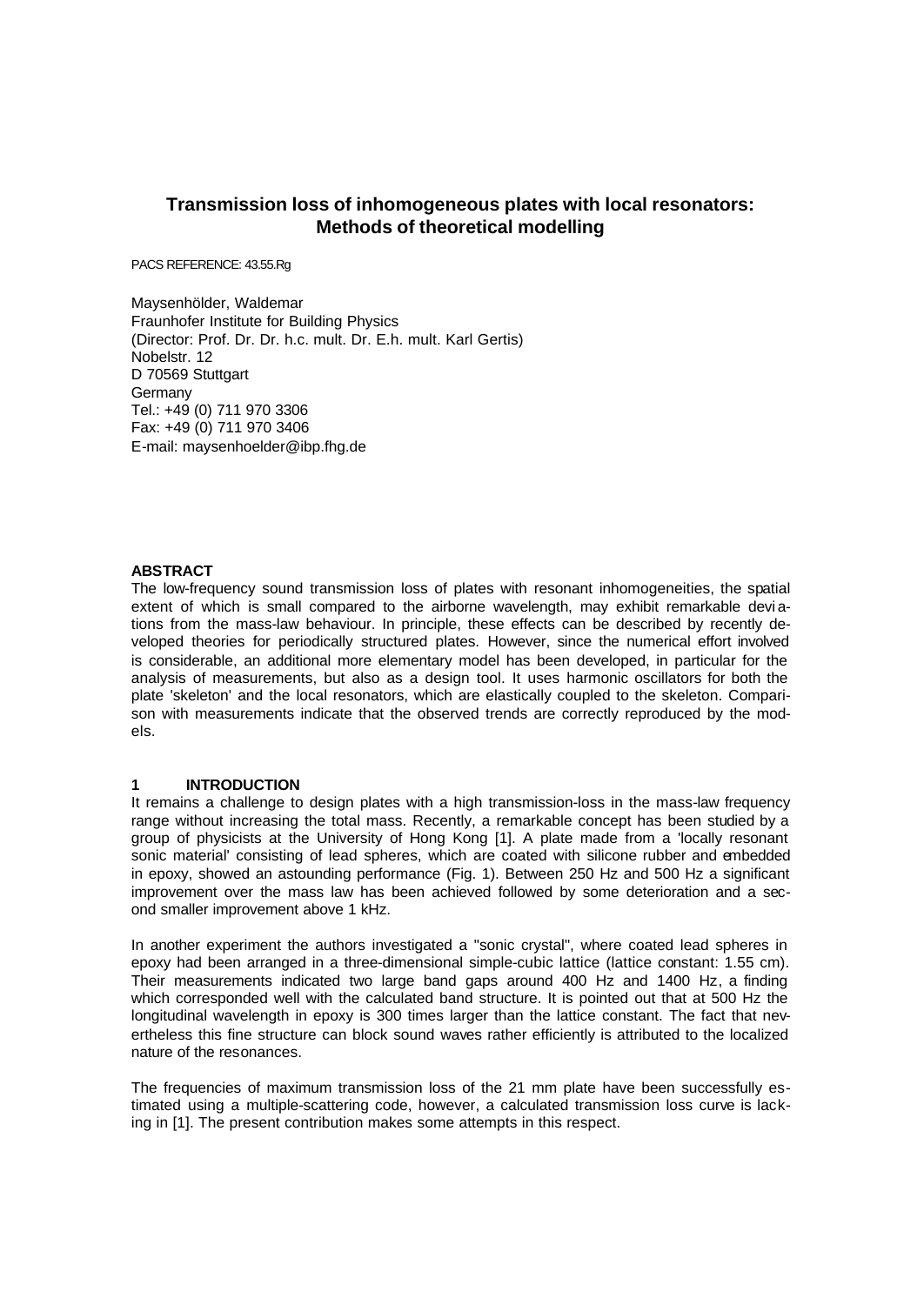

Fig. 1: Normal incidence transmission loss of an epoxy plate containing randomly dispersed lead spheres (plate thickness: 21 mm; sphere diameter: 10 mm; thickness of coating: 3.5 mm; distance of spheres: around 20 mm). The straight line follows the mass law for a homogeneous plate with the same average mass per area (47 kg/m<sup>2</sup>). The data have been taken from Fig. 3 in [1].

#### **2 MODELLING WITH PERIODICALLY STRUCTURED THIN PLATES**

In the first model to be discussed here the epoxy plate with the randomly dispersed lead spheres is idealised as a thin plate with inhomogeneities periodically arranged in a hexagonal manner. This kind of structure may be handled by the computer code HYPERAKUS, which is based on a generalisation of Cremer's treatment of homogeneous thin plates [2]. Since there are no circles available in the current version, a square geometry has been used instead (Fig. 2).



Fig. 2: Idealised structure with two-dimensional periodicity for HYPERAKUS calculation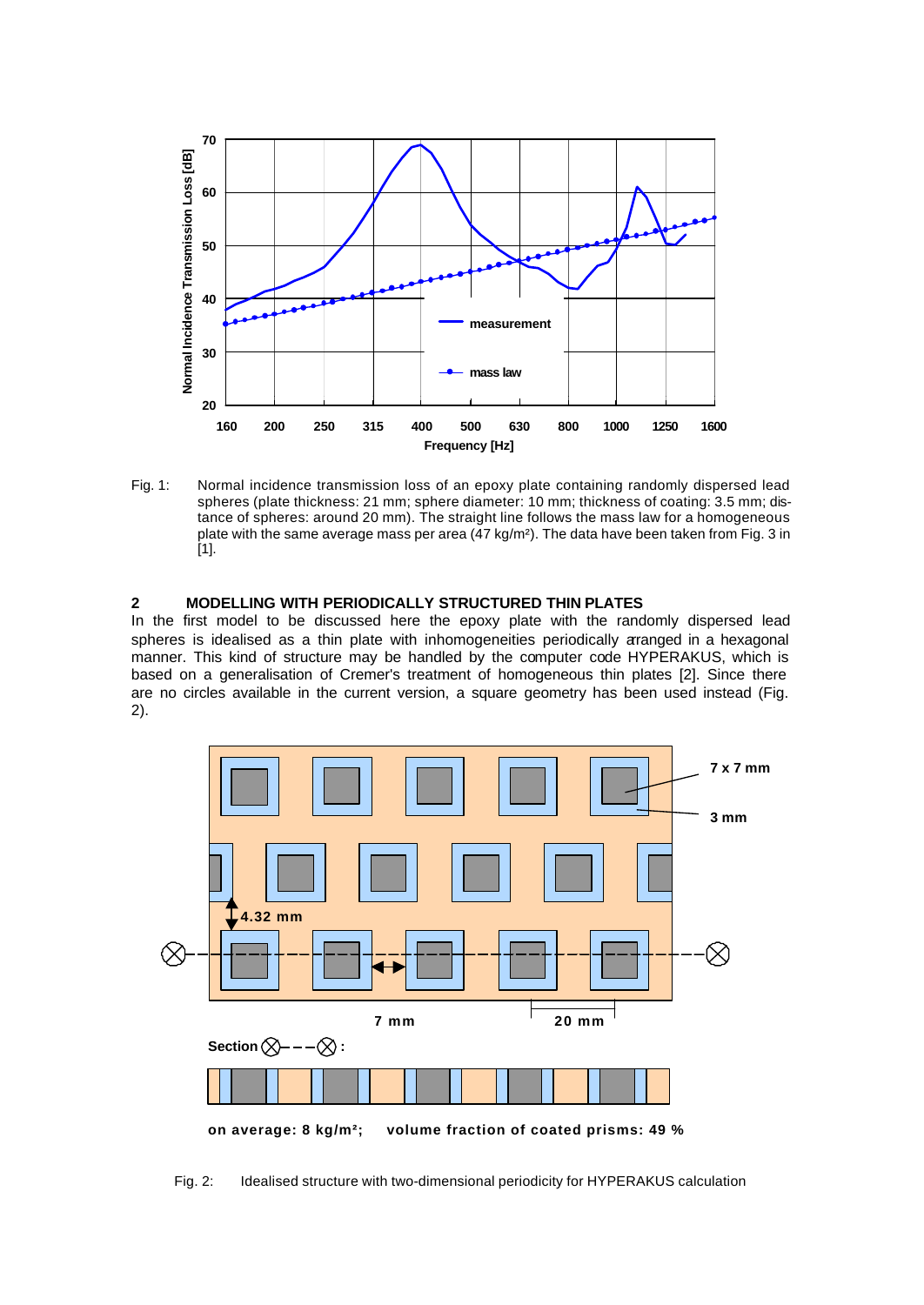The periodic structure causes diffracted waves in addition to the reflected and transmitted waves with homogeneous plates. These diffracted waves are propagative above their cut-on frequencies, whereas below they decay exponentially with distance from the plate surfaces ("nearfields"). For the considered structure the first cut-on frequency is beyond 10 kHz, therefore the spike in the resulting transmission loss curve (Fig. 3) is exclusively due to nearfields. A behaviour similar to Fig. 1 is found: an improvement over the mass law followed by a deterioration. The second improvement is probably missing because of the thin-plate model, which means no coating and no embedding in the thickness direction.



Fig. 3: Result of HYPERAKUS calculation for the structure in Fig. 2 with 871 nearfields

Unfortunately, this result is not fully converged due to limited computing capacity. Therefore, the structure has been simplified further to one-dimensional periodicity (Fig. 4). Now a rather good convergence could be achieved with the maximum possible number of 871 nearfields. Increasing the number of nearfields in the calculation leads to a shift of the spike to lower frequencies (Fig. 5). The shape of the transmission loss curve is the same as in the case of two-dimensional periodicity.



Fig. 4: Idealised structure with one-dimensional periodicity for HYPERAKUS calculation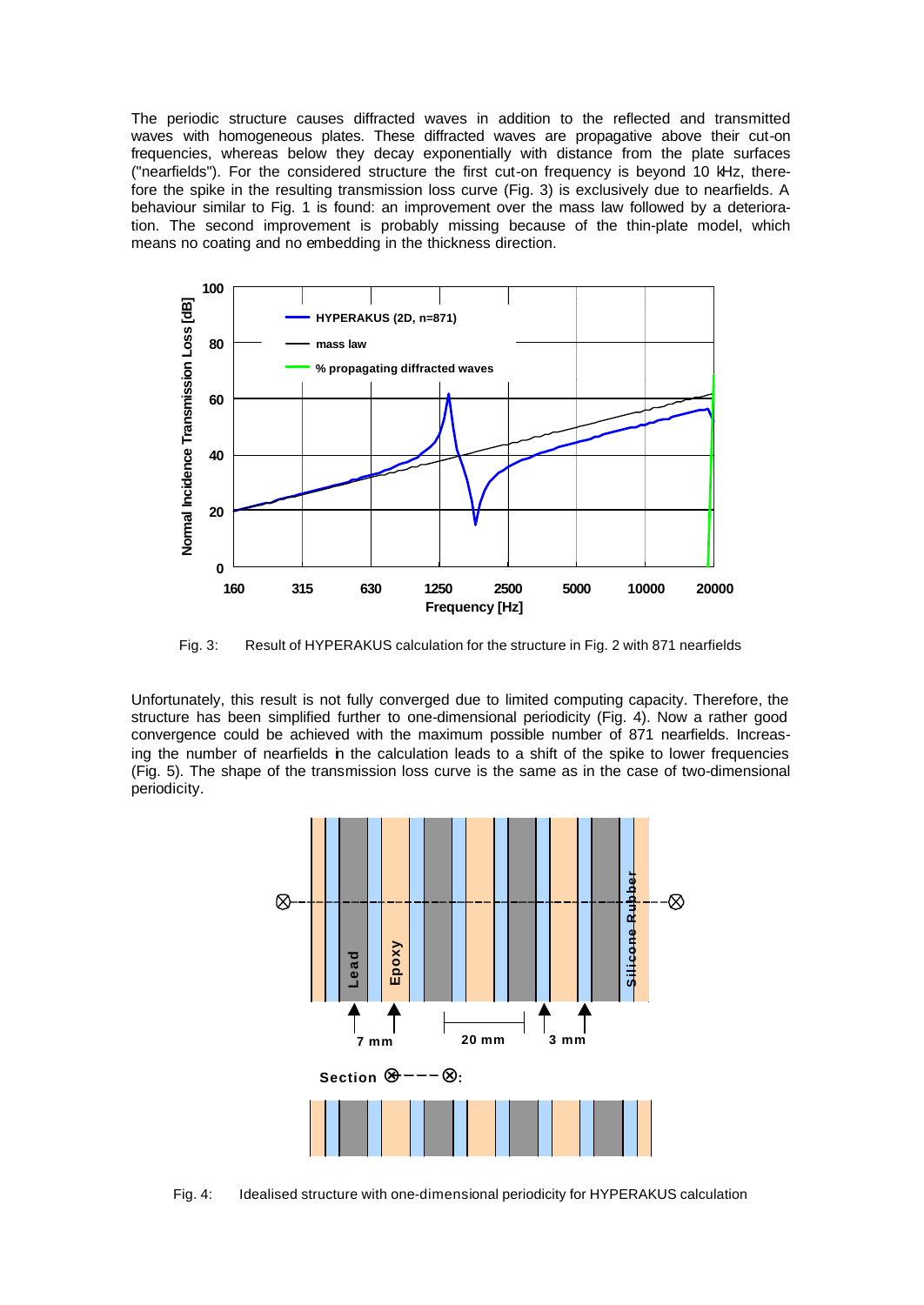

Fig. 5: HYPERAKUS calculations for the structure of Fig. 4: Convergence with the number of nearfields n



Fig. 6: Displacement pattern of the structure of Fig. 4 at various frequencies (n=871; dashed line: rest position)

Fig. 6 provides a visualisation of the plate motion at selected frequencies. At 328 Hz all parts move in phase albeit with different amplitudes. At 800 Hz, however, the lead and epoxy parts move against each other: a plausible explanation of the transmission-loss maximum. Further increase of the frequency reduces the amplitude of the lead parts, which eventually seem to come to rest. This is the reason why the transmission loss curve remains below the straight line of the mass law.

Although a more realistic modelling of the measurement of Liu et al. [1] is not possible with HYPERAKUS, the essential physics at the transmission-loss maximum is believed to be the same. Closer quantitative agreement may be expected with a model describing thick plates with periodic structure [3], where embedded spheres can be included without principal problems. Unfortunately, the required computing capacity is still much higher than for the two-dimensional HYPERAKUS case.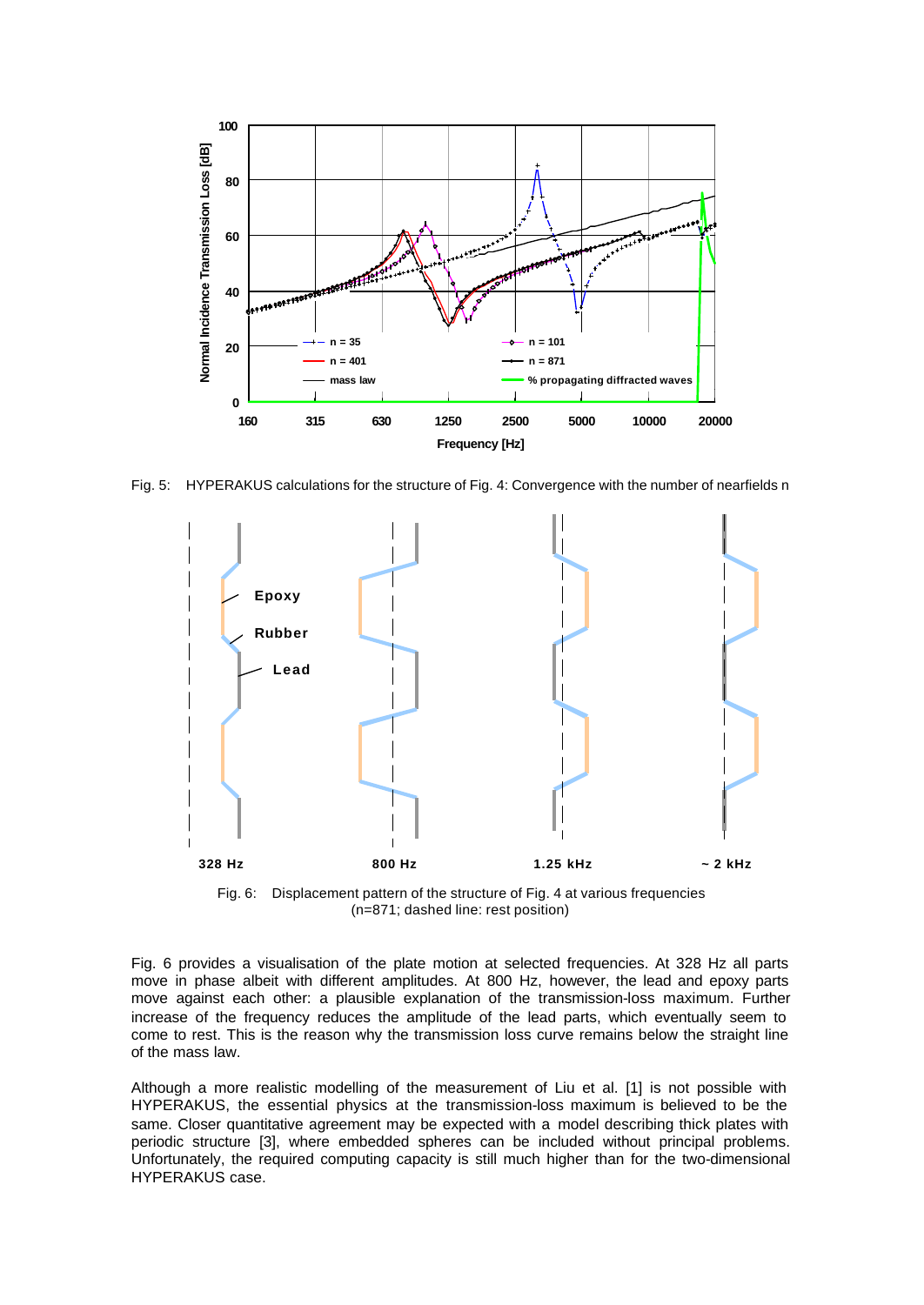# **Coupled harmonic oscillators in a rigid duct**



Fig. 7: Harmonic oscillator model with "Master" (1) and "Slaves" (2 and 3)

## **3 MODELLING WITH HARMONIC OSCILLATORS**

The simplicity of the displacement patterns shown in Fig. 6 provokes the search after a comparatively simple theoretical model without the necessity of extensive number crunching. Fig. 7 shows such a model consisting of coupled harmonic oscillators (cf. also [4, 5]). The first harmonic oscillator ("master HO") corresponds to the epoxy part of the plate and the "slaves HO" represent the lead spheres, which are elastically coupled to the "master" by rubber springs. The excitation amplitude of each HO is proportional to its exposed area. This area is zero in the case of the embedded spheres, i. e. the spheres are only excited indirectly by the "master" and not by the incident acoustic wave. In the case of the HYPERAKUS models the lead parts are directly excited, too. For normal sound incidence and identical coated lead spheres one "slave" is sufficient.



Fig. 8: Results from Fig. 5 (n=871) and from harmonic oscillator model

The agreement between such a HO calculation and the HYPERAKUS result of Fig. 5 is almost perfect (Fig. 8). A significant difference exists only around the transmission-loss minimum. This probably indicates that the damping description with the damping force proportional to the velocity of the HO mass should be modified.